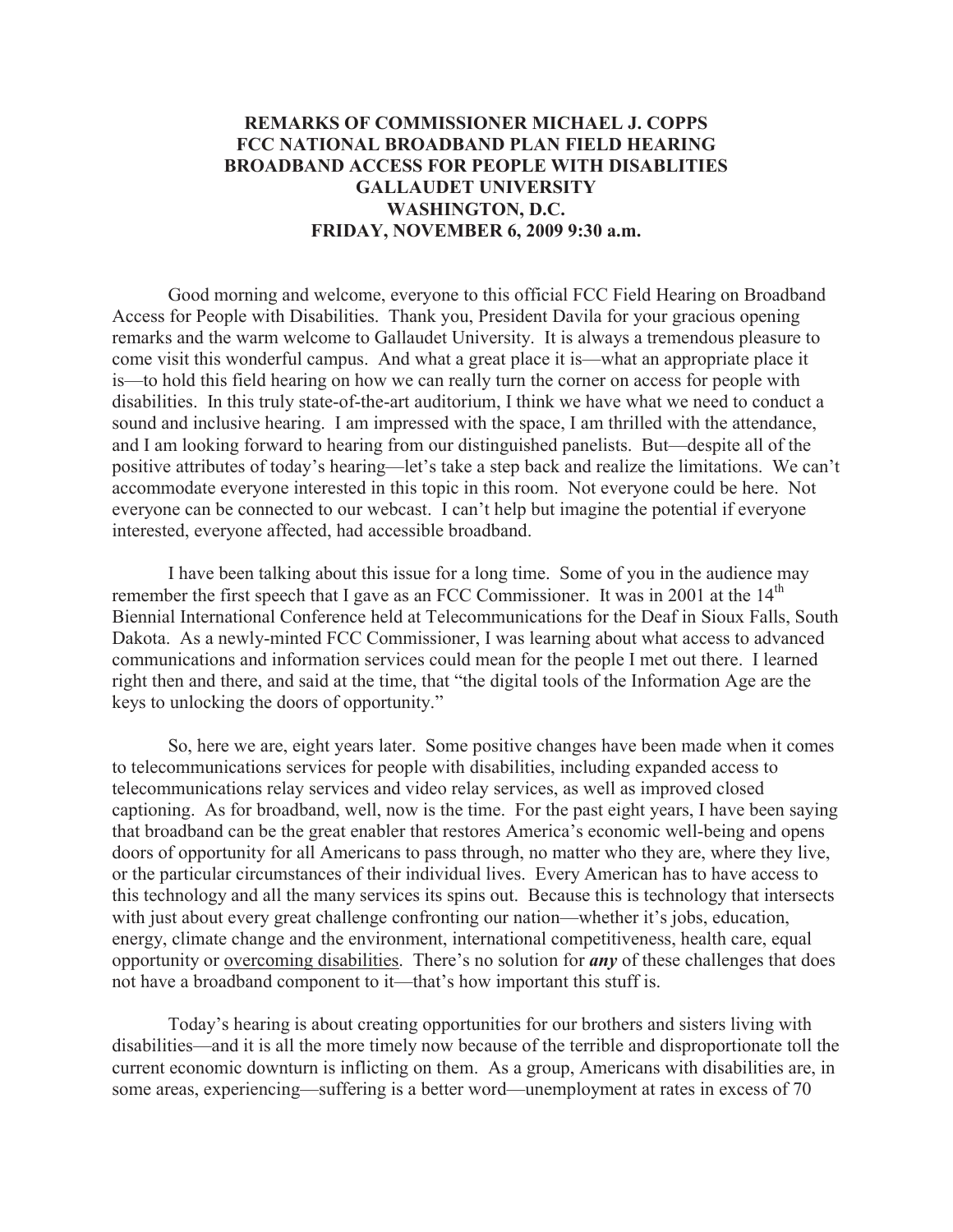percent! And, during this economic downturn, 17 percent of Americans with disabilities have lost their jobs. People with so much talent, so many skills, such dedication, wanting nothing more than a chance to be productive members of society. It is all of our responsibilities to provide the tools to fix this problem. And it's not just something nice for us to do—it's their right—I think it's pretty much a civil right—to have this kind of access, because access denied is opportunity denied.

Eight years ago I told many of the folks gathered here this morning that I was an optimist, and I still am. And maybe now, we're within reach. At long last, your government and mine is making a real, honest-to-goodness commitment to broadband; a deep and abiding commitment to get this transformative technology to all of our people. The Administration and Congress have made it plain that they want broadband brought to the four corners of our country. That means, again, everyone. I just don't believe that in this Twenty-first century—and we've only begun to see the communications wonders this century will produce—anyone can be a fully productive citizen, able to open the doors of economic and social opportunity to themselves and their families, without high-speed, value-laden, affordable broadband.

Apart from the new commitment to broadband that I talked about, it was great news to me when Congress and the President designated the Federal Communications Commission to develop that plan. And they want the plan by February 17, 2010—just a little more than three months from today. It's a monumental challenge. And it's why we are here today. FCC Chairman Julius Genachowski's mission has been to get this job done in the most open, transparent and data-driven manner that we've ever seen at the Commission. I am happy to see Blair Levin here, who is coordinating a stellar professional team for this massive undertaking, with real outreach, conducting two and three workshops a week at the FCC, and running our new broadband.gov website. And I am so grateful that the broadband team has been focusing so intently on broadband access for people with disabilities. In fact, we have already held two indepth workshops at the Commission building up to today's hearing.

We have great panels assembled here today—and a great audience, part of it assembled here at Gallaudet and part of it out there on the web. Your participation in this process is welcome. It's also, as they say, "merely essential." Just as telecommunications providers shouldn't be designing equipment for people with disabilities without including people with disabilities in their planning and development, neither should the FCC be writing a broadband plan for people with disabilities without including people with disabilities from start to finish. Remember that old saying: "decisions without you are usually decisions against you." I've been around this town a long time, and I can't tell you how many times I've seen how true it is. I think you folks, just as much or more than any in the country, are fully aware of that and that's why you're here now. I'm doing everything I can—and Blair and his team are, too—to ensure that we are working together to address your concerns about access and to make sure they are integrated into the National Broadband Plan.

And I want you to know how much I appreciate the advocacy work so many of you in this auditorium have done to keep these issues alive at the FCC and to make sure we live up to the requirements of the law and the requirement to serve the public interest for *all* our people. I